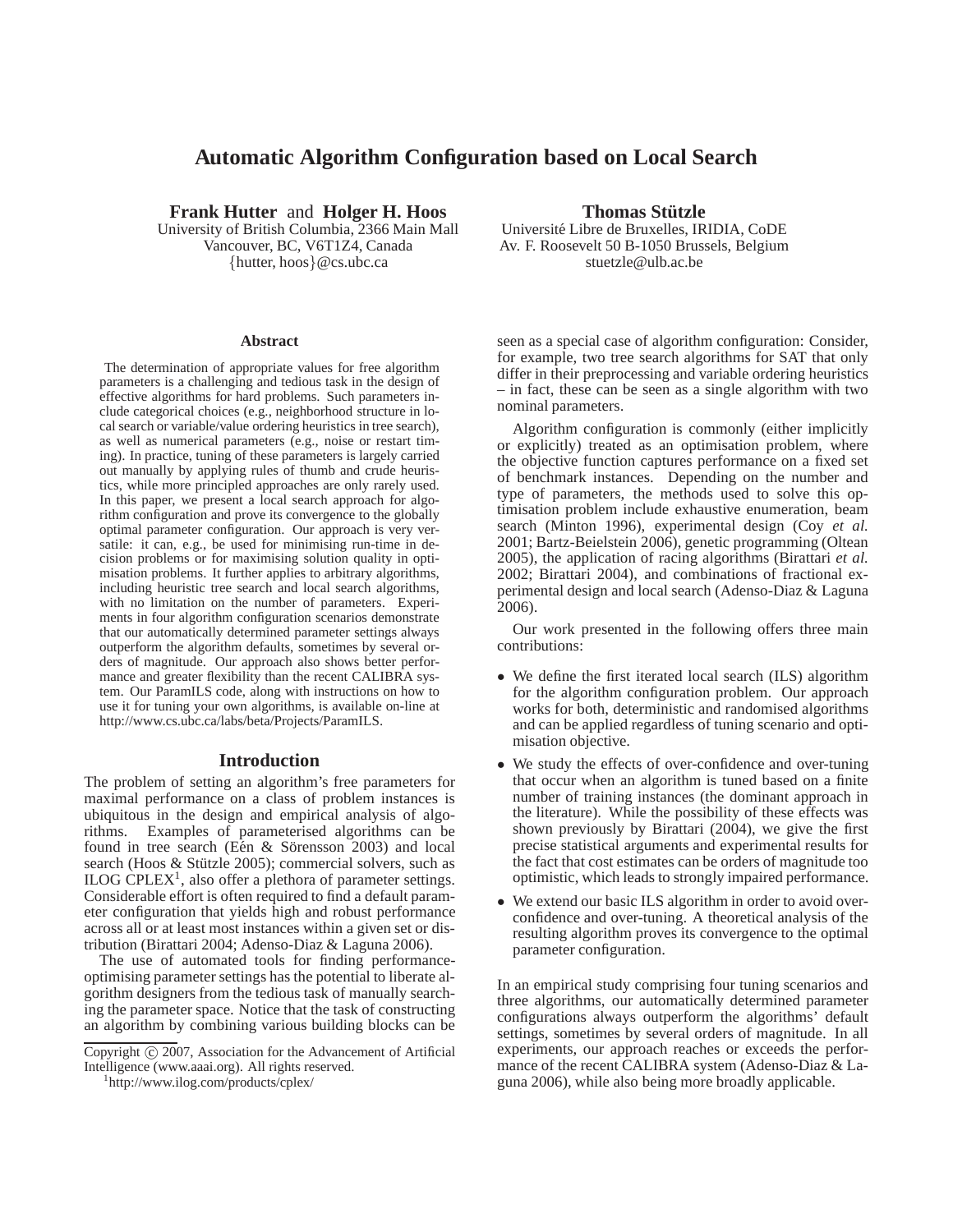### **Problem Definition and Notation**

In typical tuning scenarios, we are given an algorithm  $A$ , whose parameters are to be optimised for a distribution (or set) of problem instances, D. With each of the algorithm parameters, a domain of possible values is associated, and the parameter configuration space,  $\Theta$ , is the cross-product of these domains (or a subset thereof, if some combinations of parameter values are excluded). The elements of  $\Theta$  are called *parameter configurations*, and we use  $A(\theta)$  to denote algorithm A with parameter configuration  $\theta \in \Theta$ . The objective of the *algorithm configuration problem* is then to find the parameter configuration  $\theta \in \Theta$  resulting in the best performance of  $A(\theta)$  on distribution  $D$ .

The meaning of "best" performance depends on the application scenario, which we deliberately leave open. The only assumption we make is that it is possible to assign a scalar cost,  $sc(A, \theta, I, s)$ , to any single run of  $A(\theta)$  on an instance I, in the case of an randomised algorithm using seed s. This cost could, for example, be run-time, approximation error or the improvement achieved over an instance-specific reference cost. A distribution over instances and, in the case of randomised algorithms, a distribution over random seeds then induce a cost distribution  $CD(A, \theta, \mathcal{D})$ .

Thus, the formalised objective in algorithm configuration is to minimise a statistic,  $c(\theta)$ , of this cost distribution, such as the mean, median or some other quantile. This is a stochastic optimisation problem, because the cost distributions  $CD(A, \theta, \mathcal{D})$  are typically unknown, and we can only acquire approximations of their statistics  $c(\theta)$  based on a limited number of samples, that is, the cost of single executions of  $A(\theta)$ . We denote an approximation of  $c(\theta)$ based on N samples by  $\hat{c}_N(\theta)$ . Birattari (2004) proved that if the statistic of interest is expected cost, then the variance of  $\hat{c}_N(\theta)$  is minimised by sampling N instances and performing a single run on each. We follow this approach here: when our finite training set has  $M \geq N$  instances, we base our approximation  $\hat{c}_N(\theta)$  on one run each for the first N instances. For deterministic algorithms,  $\hat{c}_N$  is only of interest for  $N \leq M$ ; for randomised algorithms, if  $N > M$ , we loop through the  $M$  instances, using multiple runs per instance to compute  $\hat{c}_N(\theta)$ .

## **Iterated Local Search in Parameter Configuration Space**

Depending on the number of algorithm parameters and their type (categorical, ordinal, continuous), the task of finding the best parameter configuration for an algorithm can be easy or hard. If there are only very few parameters, parameter tuning tends to be easy. In this case, it is often most convenient to allow a certain number of values for each parameter (discretization) and then to try each combination of these parameter values; this approach is also known as *full factorial design*.

If an algorithm has too many parameters, one often reverts to local optimisation, because full factorial design becomes intractable as the number of possible configurations grows exponentially with the number of parameters. In such situations, the manual optimisation process is typically started with some parameter configuration, and then parameter values are modified one at a time, where new configurations are accepted whenever they result in improved performance.

## **Algorithm 1: ParamILS**

Outline of iterated local search in parameter configuration space; the specific variants of ParamILS we study, *BasicILS(N)* and *FocusedILS*, differ in the procedure *better*.

|                                                                 | Input : Parameter configuration space $\Theta$ , neighbourhood                                             |  |  |  |  |  |  |
|-----------------------------------------------------------------|------------------------------------------------------------------------------------------------------------|--|--|--|--|--|--|
|                                                                 |                                                                                                            |  |  |  |  |  |  |
|                                                                 | relation N, procedure <i>better</i> (compares $\theta, \theta' \in \Theta$ ).                              |  |  |  |  |  |  |
|                                                                 | <b>Output</b> : Best parameter configuration $\theta$ found.                                               |  |  |  |  |  |  |
|                                                                 | $1 \theta_0 \leftarrow$ default parameter configuration $\theta \in \Theta$ ;                              |  |  |  |  |  |  |
|                                                                 | 2 for $i \leftarrow 1R$ do                                                                                 |  |  |  |  |  |  |
|                                                                 | 3 $\theta \leftarrow \text{random } \theta \in \Theta;$                                                    |  |  |  |  |  |  |
| $\overline{\mathbf{4}}$                                         | <b>if</b> better( $\theta$ , $\theta$ <sub>0</sub> ) then $\theta$ <sub>0</sub> $\leftarrow \theta$ ;      |  |  |  |  |  |  |
|                                                                 | 5 $\theta_{ils} \leftarrow$ Iterative First Improvement $(\theta_0, \mathcal{N});$                         |  |  |  |  |  |  |
|                                                                 | 6 while not Termination Criterion() do                                                                     |  |  |  |  |  |  |
| 7                                                               | $\theta \leftarrow \theta_{ils};$                                                                          |  |  |  |  |  |  |
|                                                                 | $\mathcal{U} = == = Perturbation$                                                                          |  |  |  |  |  |  |
|                                                                 |                                                                                                            |  |  |  |  |  |  |
| 8                                                               | <b>for</b> $i \leftarrow 1s$ <b>do</b> $\theta \leftarrow$ random $\theta' \in \mathcal{N}(\theta);$       |  |  |  |  |  |  |
|                                                                 | $\mathcal{U} = == = LocalSearch$                                                                           |  |  |  |  |  |  |
| 9                                                               | $\theta \leftarrow \text{IterativeFirstImprovement } (\theta, \mathcal{N});$                               |  |  |  |  |  |  |
|                                                                 |                                                                                                            |  |  |  |  |  |  |
|                                                                 | $\mathcal{U}$ ===== AcceptanceCriterion                                                                    |  |  |  |  |  |  |
| 10                                                              | <b>if</b> better( $\theta$ , $\theta_{ils}$ ) <b>then</b> $\theta_{ils} \leftarrow \theta$ ;               |  |  |  |  |  |  |
| 11                                                              | with probability $p_{\text{restart}}$ do $\theta_{ils} \leftarrow \text{random } \theta \in \Theta;$       |  |  |  |  |  |  |
|                                                                 | 12 <b>return</b> overall best $\theta$ found:                                                              |  |  |  |  |  |  |
| 13 Procedure Iterative FirstImprovement $(\theta, \mathcal{N})$ |                                                                                                            |  |  |  |  |  |  |
|                                                                 | 14 repeat                                                                                                  |  |  |  |  |  |  |
|                                                                 | 15 $\theta' \leftarrow \theta;$                                                                            |  |  |  |  |  |  |
|                                                                 | 16 <b>foreach</b> $\theta'' \in \mathcal{N}(\theta')$ in randomised order <b>do</b>                        |  |  |  |  |  |  |
|                                                                 |                                                                                                            |  |  |  |  |  |  |
| 17                                                              | <b>if</b> better( $\theta''$ , $\dot{\theta}'$ ) <b>then</b> $\theta \leftarrow \theta''$ ; <b>break</b> ; |  |  |  |  |  |  |
|                                                                 | 18 until $\theta' = \theta$ ;                                                                              |  |  |  |  |  |  |
|                                                                 | 19 return $\theta$ ;                                                                                       |  |  |  |  |  |  |
|                                                                 |                                                                                                            |  |  |  |  |  |  |

These sequential modifications are typically continued until no change of a single parameter yields an improvement anymore.

This widely adopted procedure corresponds to a manually executed local search in parameter configuration space: the search space is the set of all possible configurations, the objective function quantifies the performance achieved when using a given configuration, the initial configuration is the one used at the start of the manual search process, the neighbourhood is a one-exchange neighbourhood (one parameter is modified in each search step) and the search strategy is iterative first improvement. Viewing this manual procedure as a local search process is advantageous for at least two reasons: it suggests an automation of the procedure as well as improvements based on ideas from the stochastic local search community.

Simple iterative improvement search terminates in the first local optimum it encounters (i.e., in a parameter configuration that cannot be improved by modifying a single parameter value); to overcome this problem, in the following we use iterated local search (ILS) (Lourenço, Martin,  $&$  Stützle 2002) to search for performance-optimising parameter configurations. ILS is a stochastic local search method that builds a chain of local optima by iterating through a main loop consisting of, in this order, (i) a solution perturbation to escape from local optima, (ii) a subsidiary local search procedure and (iii) an acceptance criterion that is used to decide whether to keep or reject a newly obtained candidate solution.

ParamILS (Algorithm 1) is an ILS method that searches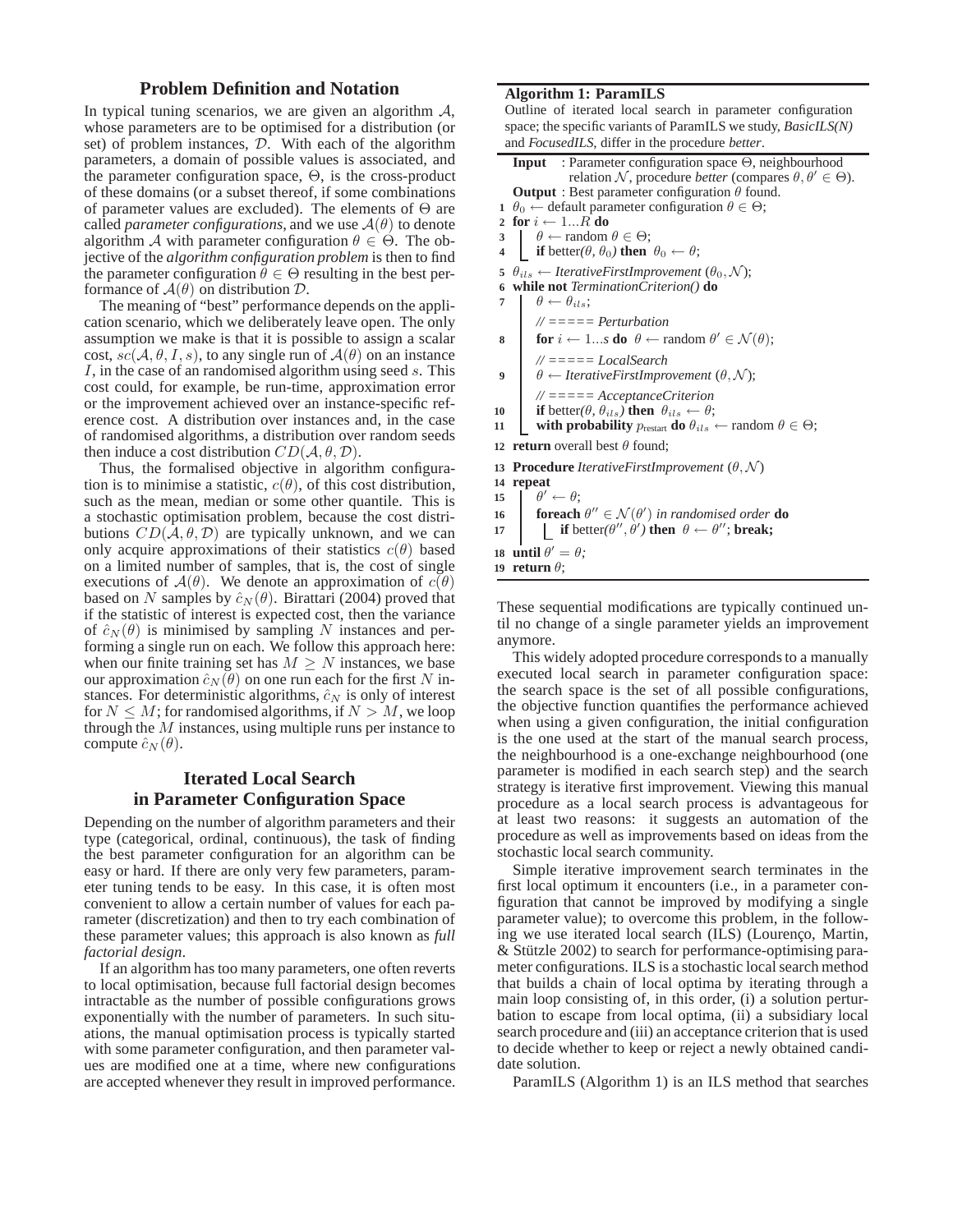parameter configuration space. It uses a combination of default and random settings for initialisation, employs iterative first improvement as a subsidiary local search procedure, uses a fixed number, s, of random moves for perturbation, and always accepts better or equally good parameter configurations, but re-initialises the search at random with probability  $p_{\text{restart}}$ <sup>2</sup> Furthermore, it is based on a one-exchange neighbourhood, that is, neighbouring parameter configurations differ in one parameter value only.

In practice, many heuristic algorithms have a number of parameters that are only relevant when some other "higherlevel" parameters take certain values; we call such parameters *conditional*. (For example, SAT4J implements six different clause learning mechanisms, three of which are parameterised by conditional parameters governing percentages or clause lengths.) ParamILS deals with these conditional parameters by excluding all configurations from the neighbourhood of a configuration  $\theta$  which only differ in a conditional parameter that is not relevant in  $\theta$ .

In the basic variant of ParamILS, *BasicILS(*N*)*, procedure *better*( $\theta_1, \theta_2$ ) compares cost approximations  $\hat{c}_N(\theta_1)$  and  $\hat{c}_N(\theta_2)$  based on exactly N samples from the respective cost distributions  $CD(\mathcal{A}, \theta_1, \mathcal{D})$  and  $CD(\mathcal{A}, \theta_2, \mathcal{D})$ . For each configuration  $\theta$ , these sample costs are gathered by executing  $A(\theta)$  on the same N instances and recording the N costs; they are reused in later computations of  $\hat{c}_N(\theta)$ .

#### **Over-confidence and Over-tuning**

Like many other approaches in the literature (Minton 1996; Adenso-Diaz & Laguna 2006), BasicILS employs an optimisation approach, trying to minimise cost approximations  $\hat{c}_N(\theta)$  based on a fixed number of N samples. In analogy to machine learning, we call these N samples the *training set*; the *test set* consists of additional samples, that is, the cost of additional runs on independently sampled instances.

There are two main problems associated with a fixed-size training set. We refer to the first one as *over-confidence*: intuitively, this problem concerns the fact that the cost estimated for the best training configuration,  $\theta^*_{train}$ , underestimates the cost of the same configuration on the test set. This essentially happens because  $\theta_{train}^*$  has the lowest observed cost on the training set, that is,  $\hat{c}_N(\theta_{train}^*)$  =  $\min\{\hat{c}_N(\theta_1),\ldots,\hat{c}_N(\theta_n)\}\text{, and this is a biased estimator of }$  $c(\theta^*)$ , where  $\theta^* \in \operatorname{argmin}_{\theta_i} \{c(\theta_1), \dots, c(\theta_n)\}.$  In fact,  $E[\min{\{\hat{c}_N(\theta_1), \dots, \hat{c}_N(\theta_n)\}}] \leq E[c(\theta^*)]$  with equality only holding in pathological cases (Birattari 2004). As a result, the optimisation typically "hallucinates" a much better performance than it will achieve on an independent test set.

Consider the following example. Let the objective be to minimise average cost using a budget that only allows a single run per configuration  $\theta \in \Theta$ , and assume an exponential cost distribution  $CD(A, \theta, \mathcal{D})$  for each configuration  $\theta \in \Theta$  (an assumption which, in the case of run-time distributions, is often not far from reality – see, e.g., Hoos  $\&$ Stützle  $(2005)$ ). Then, we can express the distribution of  $\hat{c}_1(\theta^*_{train})$  in closed form due to the following Lemma.

**Lemma 1** (Bias for exponential distributions)**.** *Let* A *be an algorithm with parameter configuration space* Θ*, and for each*  $\theta \in \Theta$ *, let*  $CD(\mathcal{A}, \theta, \mathcal{D}) \sim Exp(\lambda_{\theta})$  *for some*  $\lambda_{\theta}$ *. Then,*  $\hat{c}_1(\theta_{train}^*) \sim Exp(\sum_{\theta \in \Theta} \lambda_{\theta}).^3$ 

The training cost  $\hat{c}_N(\theta_{train}^*)$  of  $\theta_{train}^*$  can thus underestimate the real cost  $c(\theta_{train}^*)$  by far. In the extreme case of  $\lambda_{\theta_1} = \cdots = \lambda_{\theta_n}$  in Lemma 1, a cost approximation based on  $N = 1$  samples underestimates the true mean cost by a factor of  $n$  in expectation, where  $n$  is the number of parameter configurations evaluated. This effect increases with the number of configurations evaluated and the variance of the cost distributions , and it decreases as N is increased.

Over-confidence has many undesirable effects on empirical studies and algorithm development. One consequence is that if algorithm costs are only reported for the best out of many parameter configurations, then these results are typically underestimates. Another issue is that there is a high chance for the best training configuration to just be a lucky one that resulted in a large cost underestimate; hence, the best training configuration  $\theta_{train}^*$  often performs much worse than the true best configuration  $\theta^*$ .

This can lead to the second problem encountered by typical parameter optimisation approaches, dubbed *overtuning* (Birattari 2004): the unfortunate situation where additional tuning actually impairs test performance. This is analogous to over-fitting in supervised machine learning, which can lead to arbitrarily poor test results. In an earlier study, Birattari (2004) could only demonstrate a very small over-tuning effect using an extremely large number of  $10<sup>9</sup>$ pseudo-runs; his analysis was qualitative, and he did not suggest a solution to the problem. We demonstrate that over-confidence and over-tuning can in fact severely impair the performance of parameter optimisation methods (see Figures 1(a) and 1(b)) and introduce a variant of ParamILS that provably does not suffer from these effects.

Our approach is based on the fact that when  $\hat{c}_N(\theta)$  is a consistent estimator of  $c(\theta)$ ,<sup>4</sup> the cost approximation becomes more and more reliable as N approaches infinity, eventually eliminating over-confidence and the possibility of mistakes in comparing two parameter configurations (and thus, over-tuning). This is captured in the following Lemma.

**Lemma 2** (No mistakes). Let  $\theta_1, \theta_2 \in \Theta$  be any two param*eter configurations with*  $c(\theta_1) < c(\theta_2)$ *. Then, for consistent estimators*  $\hat{c}_N$ ,  $\lim_{N\to\infty} P(\hat{c}_N(\theta_1) \geq \hat{c}_N(\theta_2)) = 0.$ 

In order to optimise with respect to the true objective function, this Lemma suggests to base the cost approximation on a large number of samples, N. However, using large sample sizes N has the disadvantage that the evaluation of a parameter configuration's cost becomes very expensive.

#### **Focused ILS**

In this section, we introduce FocusedILS, a variant of ParamILS that moves through configuration space quickly but avoids the problems of over-confidence and over-tuning. It achieves this goal by focusing samples on promising parameter configurations. In the following, we denote the

<sup>&</sup>lt;sup>2</sup>Our choices of  $\langle R, s, p_{\text{restart}} \rangle = \langle 10, 3, 0.01 \rangle$  are somewhat arbitrary – we have not experimented with other settings but would expect performance to be fairly robust with respect to their choice.

 $3$ The straight-forward proofs of this and the following lemmata are provided in a companion technical report.

Recall that  $\hat{c}_N(\theta)$  is a consistent estimator for  $c(\theta)$  iff  $\forall \epsilon > 0$  :  $\lim_{N \to \infty} P(|\hat{c}_N(\theta) - c(\theta)| < \epsilon) = 1.$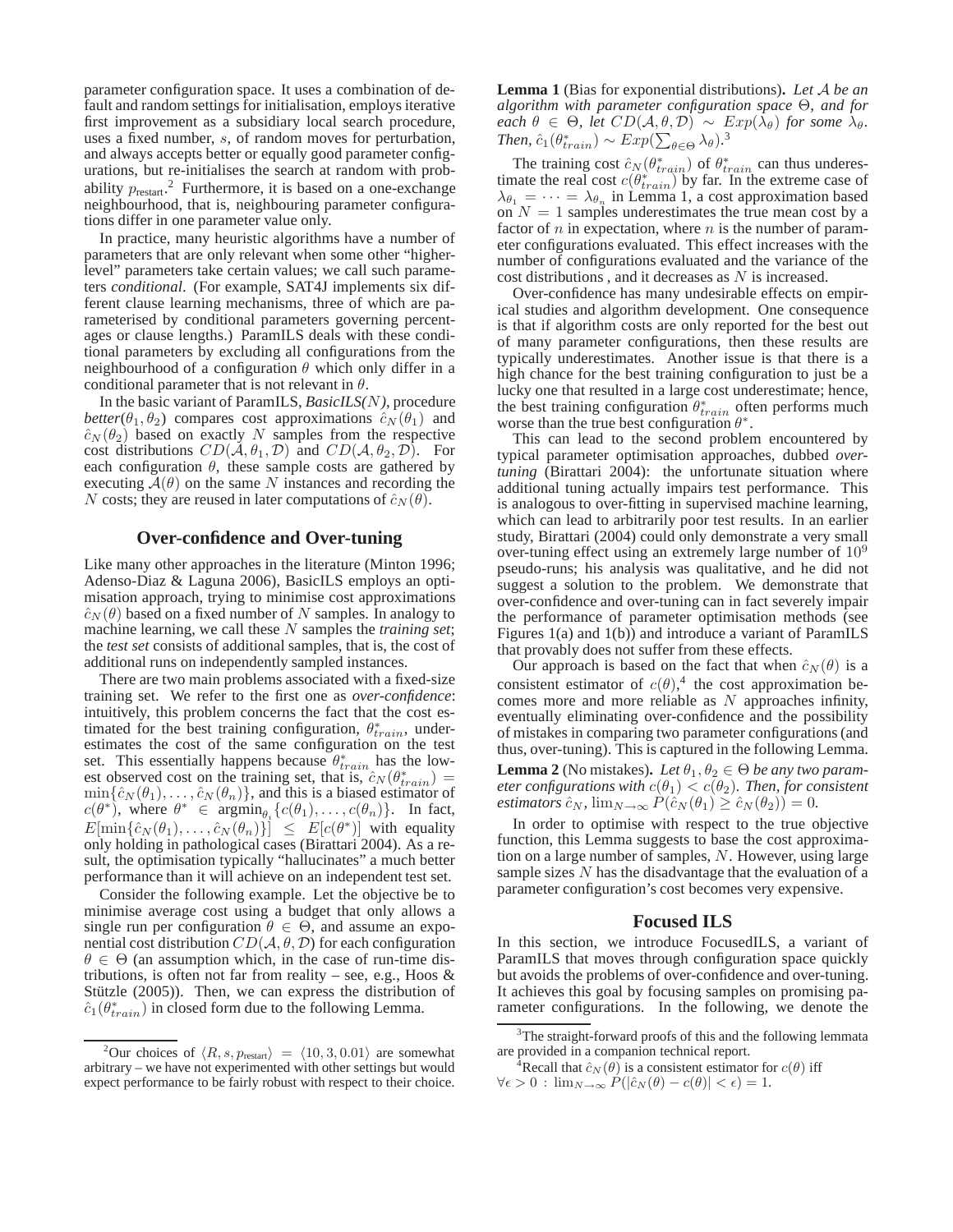number of samples used to approximate a cost distribution  $CD(A, \theta, \mathcal{D})$  by  $N(\theta)$ .

In FocusedILS, procedure  $better(\theta_1, \theta_2)$  is somewhat more complicated than in BasicILS. We say that  $\theta_1$ *dominates*  $\theta_2$  if, and only if,  $N(\theta_1) \geq N(\theta_2)$  and the performance of  $A(\theta_1)$  using the first  $N(\theta_2)$  samples is better than that of  $\mathcal{A}(\theta_2)$ ; formally,  $\hat{c}_{N(\theta_2)}(\theta_1) < \hat{c}_{N(\theta_2)}(\theta_2)$ .<sup>5</sup> Procedure *better*( $\theta_1$ ,  $\theta_2$ ) starts by acquiring one sample for the configuration with smaller  $N(\theta_i)$  (one each in the case of ties). Then, it iteratively acquires samples for the configuration with smaller  $N(\theta_i)$  until one configuration dominates the other and returns true if, and only if,  $\hat{\theta}_1$  dominates  $\theta_2$ .

We also keep track of the total number  $B$  of samples acquired since the last improving step (the last time procedure *better* returned true). Whenever *better*( $\theta_1$ ,  $\theta_2$ ) returns true, we acquire B "bonus" samples of  $CD(\mathcal{A}, \theta_1, \mathcal{D})$  and reset B. This mechanism ensures that we acquire many samples of good configurations, and that the error made in every comparison of two configurations  $\theta_1$  and  $\theta_2$  decreases in expectation. Following Lemma 2, eventually the truly better  $\theta_i$  will be preferred; based on this fact, we can prove convergence to the true best parameter configuration.

**Lemma 3** (Unbounded number of evaluations). Let  $N(J, \theta)$ *denote the number of samples used by FocusedILS at the end of iteration J to approximate*  $c(\theta)$ *. Then, for any constant* K *and configuration*  $\theta \in \Theta$  *(with finite*  $\Theta$ *),*  $\lim_{J\to\infty} [P(N(J,\theta))] \geq K$  = 1.

The proof of this lemma essentially exploits the probabilistic random restarts performed within ParamILS, which have the effect that the number of samples for any configuration grows arbitrarily large as the number of iterations approaches infinity.

**Theorem 4** (Convergence of FocusedILS)**.** *As the number of iterations approaches infinity, FocusedILS converges to the true optimal parameter configuration* θ ∗ *.*

*Proof.* According to Lemma 3,  $N(\theta)$  grows unboundedly for each  $\theta \in \Theta$ . For each  $\theta_1$ ,  $\theta_2$ , as  $N(\theta_1)$  and  $N(\theta_2)$  approach infinity, Lemma 2 states that in a pairwise comparison, the truly better configuration will be preferred. The theorem follows from the fact that eventually, FocusedILS visits all finitely many parameter configurations and prefers the best one over all others with probability one. П

#### **Empirical evaluation**

We report computational experiments for tuning three different algorithms: SAT4J (http://www.sat4j.org), a tree search solver for SAT; SAPS (Hutter, Tompkins, & Hoos 2002), a local search algorithm for SAT; and GLS<sup>+</sup>, a local search algorithm for solving the Most Probable Explanation (MPE) problem (Hutter, Hoos, & Stützle 2005). Their respective parameters are summarised in Table 1 (for details, see the original publications). For discretisation, we picked lower and upper bounds for each parameter (same as for CALI-BRA) and discretised the interval uniformly or uniformly

| Parameter                                                                                         | Default value | Values considered for tuning                              |  |  |  |  |  |  |
|---------------------------------------------------------------------------------------------------|---------------|-----------------------------------------------------------|--|--|--|--|--|--|
| <b>SAPS:</b> $7^4 = 2401$ parameter configurations                                                |               |                                                           |  |  |  |  |  |  |
| $\alpha$                                                                                          | 1.3           | 1.01, 1.066, 1.126, 1.189, 1.256, 1.326, 1.4              |  |  |  |  |  |  |
|                                                                                                   | 0.8           | 0, 0.17, 0.333, 0.5, 0.666, 0.83, 1                       |  |  |  |  |  |  |
| $P_{smooth}$                                                                                      | 0.05          | $0, 0.033, 0.066, 0.1, 0.133, 0.166, 0.2$                 |  |  |  |  |  |  |
| wp                                                                                                | 0.01          | 0, 0.01, 0.02, 0.03, 0.04, 0.05, 0.06                     |  |  |  |  |  |  |
| $GLS^+$ : 2 × 6 × 5 × 4 × 7 = 1 680 parameter configurations                                      |               |                                                           |  |  |  |  |  |  |
| init                                                                                              | $MB-w(10^5)$  | random, MB-w $(10^5)$                                     |  |  |  |  |  |  |
| $\rho$                                                                                            | 0.9           | 0.7, 0.8, 0.9, 0.99, 0.999, 1.00                          |  |  |  |  |  |  |
| $N_{\rho}$                                                                                        | 200           | 50, 200, $10^3$ , $10^4$ , $\infty$                       |  |  |  |  |  |  |
| w                                                                                                 | $10^{4}$      | $10^2, 10^3, 10^4, 10^5$                                  |  |  |  |  |  |  |
| b                                                                                                 | $10^{2}$      | $0, 10^2, 3 \times 10^2, 10^3, 3 \times 10^3, 10^4, 10^5$ |  |  |  |  |  |  |
| <b>SAT4J</b> : $(5+1\times5)\times(3+3\times5)\times6\times3\times5\times7\times5=$ 567 000 conf. |               |                                                           |  |  |  |  |  |  |
| Variable order                                                                                    | OrderHeap     | 6 categorical values, 1 of them parameterised             |  |  |  |  |  |  |
| Learning strategy                                                                                 | Minisat       | 6 categorical values, 3 of them parameterised             |  |  |  |  |  |  |
| Data structure                                                                                    | mixed         | 6 categorical values                                      |  |  |  |  |  |  |
| Clause minimisation                                                                               | expensive     | 3 cat. values: none, simple, expensive                    |  |  |  |  |  |  |
| Variable decay                                                                                    | 0.95          | 0.8, 0.85, 0.9, 0.95, 1.0                                 |  |  |  |  |  |  |
| First restart                                                                                     | 100           | 100, 200, 500, 1000, 5000, 30000, 100000                  |  |  |  |  |  |  |
| Restart multiplication                                                                            | 1.5           | 1.1, 1.3, 1.5, 1.7, 2.0                                   |  |  |  |  |  |  |

Table 1: Algorithms, their parameters and parameter values considered for tuning. For SAT4J, "X of them parameterised" for variable order and learning strategy means that for X values of that parameter, a conditional continuous parameter becomes relevant; we consider five values for each such conditional parameter.

on a log scale. For SAT4J, the algorithm developer provided a discretisation.

We carried out experiments for tuning SAT4J and SAPS for a variety of instance distributions, including instances from previous SAT competitions; an instance mix from SATLIB; a single "quasi-group with holes" instance, *QWH*; and a set of 20 000 graph colouring instances based on small-world graphs, *SW-GCP* (Gent *et al.* 1999). Due to space limitations, we only report results for QWH (a fairly easy instance allowing us to perform many runs) and SW-GCP. We constructed two subclasses of SW-GCP: *SW-GCPsat4j*, containing all 2 202 instances for which SAT4J takes between five and ten seconds; and *SW-GCP-saps*, containing all 213 satisfiable instances with median SAPS run-time between five and ten seconds.<sup>6</sup>

For  $GLS<sup>+</sup>$ , we optimise performance for instance set *GRID*, a set of 100 grid-structured Bayesian networks with  $25 \times 25$  binary variables, random conditional probability tables and 10 evidence variables.  $GLS^+$  is the best-performing algorithm for these instances (Hutter, Hoos,  $&$  Stützle 2005). Each instance set with the exception of QWH is split into independent training and test sets; for QWH, test performance is computed from independent runs on the same instance.

We consider four parameter optimisation scenarios:

- **SAT4J-SW**: Minimise SAT4J median run-time for set SW-GCP-sat4j, using a cutoff of ten seconds.
- **SAPS-SW**: Minimise SAPS median run-time for set SW-GCP-saps, using a cutoff of ten seconds.
- **SAPS-QWH**: Minimise the median run-length of SAPS on the single instance QWH, using a cutoff of one second.
- **GLS-GRID**: Maximise the average probability GLS<sup>+</sup> finds for the networks in GRID within 10 seconds, relative to the best solution  $GLS^+$  finds with its default settings in

<sup>&</sup>lt;sup>5</sup>Note that some of the samples for  $CD(A, \theta_1, \mathcal{D})$  are not used in this comparison, because for heterogeneous instance distributions,  $D$ , it is more robust to base the comparison only on the first  $N(\theta_2)$  sampled instances for which both configurations have been evaluated.

<sup>&</sup>lt;sup>6</sup>All experiments were carried out on a cluster of 50 dual 3.2GHz Intel Xeon PCs with 2MB cache and 2GB RAM, running OpenSuSE Linux 10.1. Reported runtimes are CPU times.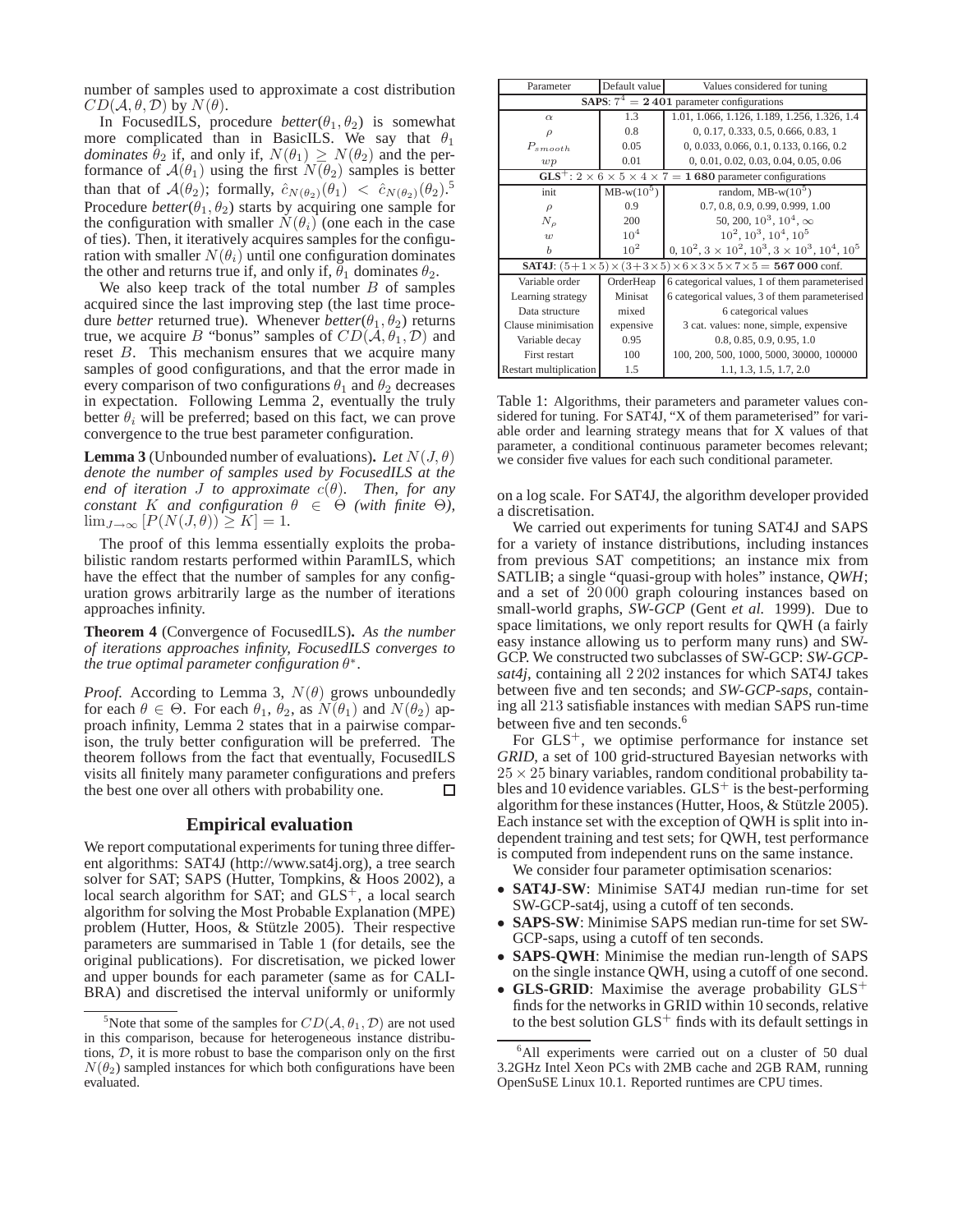| Scenario                   | Default | CALIBRA(100)                        | BasicILS(100)                       | FocusedILS                                                   | p-value |
|----------------------------|---------|-------------------------------------|-------------------------------------|--------------------------------------------------------------|---------|
| GLS-GRID $\epsilon = 1.81$ |         |                                     | $1.240 \pm 0.469$ 0.965 $\pm$ 0.006 | $0.968 \pm 0.002$                                            |         |
|                            |         |                                     |                                     | $1.234 \pm 0.492$ 0.951 $\pm$ 0.004 0.949 $\pm$ 0.0001 .0016 |         |
|                            | 85.5K   |                                     |                                     | $8.6K \pm 0.7K$ $8.7K \pm 0.4K$ 10.2K $\pm 0.4K$             |         |
| SAPS-QWH                   | steps   |                                     |                                     | $10.7K \pm 1.1K10.9K \pm 0.6K10.6K \pm 0.5K$                 | .52     |
| SAPS-SW                    | 5.60    | $0.044 \pm 0.005$ $0.040 \pm 0.002$ |                                     | $0.043 \pm 0.005$                                            |         |
|                            | seconds | $0.053 \pm 0.010$ 0.046 $\pm$ 0.01  |                                     | $0.043 \pm 0.005$                                            | .0003   |
|                            | 7.02    | $N/A$ (too many                     | $0.96 \pm 0.59$                     | $0.62 \pm 0.21$                                              |         |
| SAT4J-SW                   | seconds | parameters)                         | $1.19 \pm 0.58$                     | $0.65 \pm 0.2$                                               | .00007  |

Table 2: Performance of CALIBRA(100), BasicILS(100) and FocusedILS in four tuning scenarios. For each scenario and approach, we list training and test performance in the top and bottom row, respectively (mean  $\pm$  stddev over 25 independent repetitions); "pvalue" refers to the p-value of a Wilcoxon signed rank test for testing the null hypothesis "there is no difference between CALIBRA and FocusedILS results" (BasicILS *vs* FocusedILS for SAT4J).

one hour. We equivalently *minimise* the reciprocal value  $\epsilon$ ; values  $\epsilon$  < 1 mean that tuned parameters find better solutions in 10 seconds than the default finds in one hour.

We compare the results of BasicILS and FocusedILS to the algorithms' default parameters as well as to the parameter configurations found by the recent CALIBRA system (Adenso-Diaz & Laguna 2006). For each optimisation scenario, we perform multiple independent training repetitions of CALIBRA, BasicILS and FocusedILS; each repetition consisted of an independent execution of the algorithm to be tuned. Test performance for each approach and repetition was computed on the same independent test set.

 $CALIBRA(100)$  and BasicILS(100) both use a cost approximation based on  $N = 100$  samples for each configuration. Each repetition is terminated after  $n = 200$  configurations have been visited (which is the CALIBRA default). This leads to a total of  $n \times N = 20000$  algorithm executions per repetition, which took about 10h for SAPS-SW, 1h for SAPS-QWH and 55h for GLS-GRID; the same cutoff times were used for FocusedILS. For SAT4J-SW, we chose a cutoff time of 10h.

Table 2 shows that CALIBRA(100) and BasicILS(100) both lead to large improvements over the algorithm defaults, with a slight edge for BasicILS, whose main advantage over CALIBRA is that it supports arbitrary numbers and types of parameters. In contrast, CALIBRA is limited to a total of five continuous or integer parameters, rendering it inapplicable for tuning SAT4J.

Even for cost approximations based on  $N = 100$  samples, we notice a significant difference between training and test performance for both CALIBRA and BasicILS. FocusedILS judges its progress more realistically, showing more similar training and test performance, and more importantly, always the best test performance.

In practical applications, one typically cannot afford as many as 20 000 algorithm executions (each of which may take hours), and may thus be tempted to use a lower value of N for CALIBRA or BasicILS. We now demonstrate that using small values of  $N$  can lead to very poor behaviour due to over-confidence and over-tuning; for this, we employed tuning scenario SAPS-QWH and BasicILS(1). In each repetition of BasicILS(1), we evaluated each visited configuration  $\theta$  by a single run of SAPS( $\theta$ ) on instance QWH, keeping track of the incumbent configuration  $\theta_{inc}(t)$  with the shortest run-length across the configurations visited up to time  $t$  – this constitutes training performance. Off-line, at every time step  $t$ , we then computed test performance

 $c(\theta_{inc}(t))$  using 1 000 independent runs of SAPS on QWH. We repeated this process 100 times with different runs used for training, leading to 100 training and 100 test performance measurements for each time step; Figure 1(a) shows the median, 10% and 90% quantiles of these. Training and test performance diverge, and especially in the 90% quantile of test performance we see evidence for over-tuning. The same over-tuning effect occurs for CALIBRA(1).

FocusedILS avoids the problem of over-tuning gracefully by performing more runs for promising parameter configurations: after ten seconds, its training performance for SAPS-QWH is virtually identical to its test performance. One may expect this to come at the cost of slow movement through configuration space, but as we demonstrate in Figure 1(b), this is not the case: FocusedILS starts its progress as quickly as BasicILS(1), but also always performs better than Basic-ILS(10) and BasicILS(100).

We further studied whether a parameter setting tuned for an easy subclass (SW-GCP-saps) of a fairly homogeneous problem class (SW-GCP) can lead to good performance on the entire class. Figure 1(c) shows that in our particular example, automatically tuned parameters for SW-GCP-saps (found by FocusedILS in one hour) drastically outperform the SAPS default setting for the entire set, with speedups up to four orders of magnitude. This is an extremely encouraging result for automatic parameter tuning on homogeneous instance classes.

Finally, ParamILS was used by Thachuk et al. to tune a replica exchange Monte Carlo algorithm for protein structure prediction (Thachuk, Shmygelska, & Hoos 2007) and achieved performance improvements of about 50%. It was also applied to several solvers submitted to the 2007 SAT Competition, where it achieved a speedup of about an order of magnitude for SAPS on random instances and a 50-fold speedup for tuning a new state-of-the-art tree search algorithm on SAT-encoded software verification problems (Hutter *et al.* 2007).

#### **Related Work**

There already exist several approaches for automatic algorithm configuration for a given problem distribution (Minton 1996; Coy *et al.* 2001; Adenso-Diaz & Laguna 2006; Oltean 2005). Like BasicILS, these techniques are all subject to over-tuning. The only methods of which we are aware that would avoid over-tuning if given enough time are racing algorithms (Birattari *et al.* 2002; Birattari 2004); however, these are limited to tuning tasks with a fairly small number of configurations.

Recent work on finding the best parameter configuration on a per instance basis (see, e.g., the work by Hutter et al. (2006) and the references therein) is in principle more powerful than the per distribution approach we follow, but it is much less general since it requires instance features and makes various assumptions about the shape of run-time distributions. Orthogonal to our off-line tuning approach is the idea of tuning algorithm parameters online, at execution time. This strategy is followed by so-called reactive search methods (Battiti & Brunato 2005). On-line and offline strategies can be seen as complementary: even reactive search methods tend to have a number of parameters that remain fixed during the search and can hence be tuned by off-line approaches.